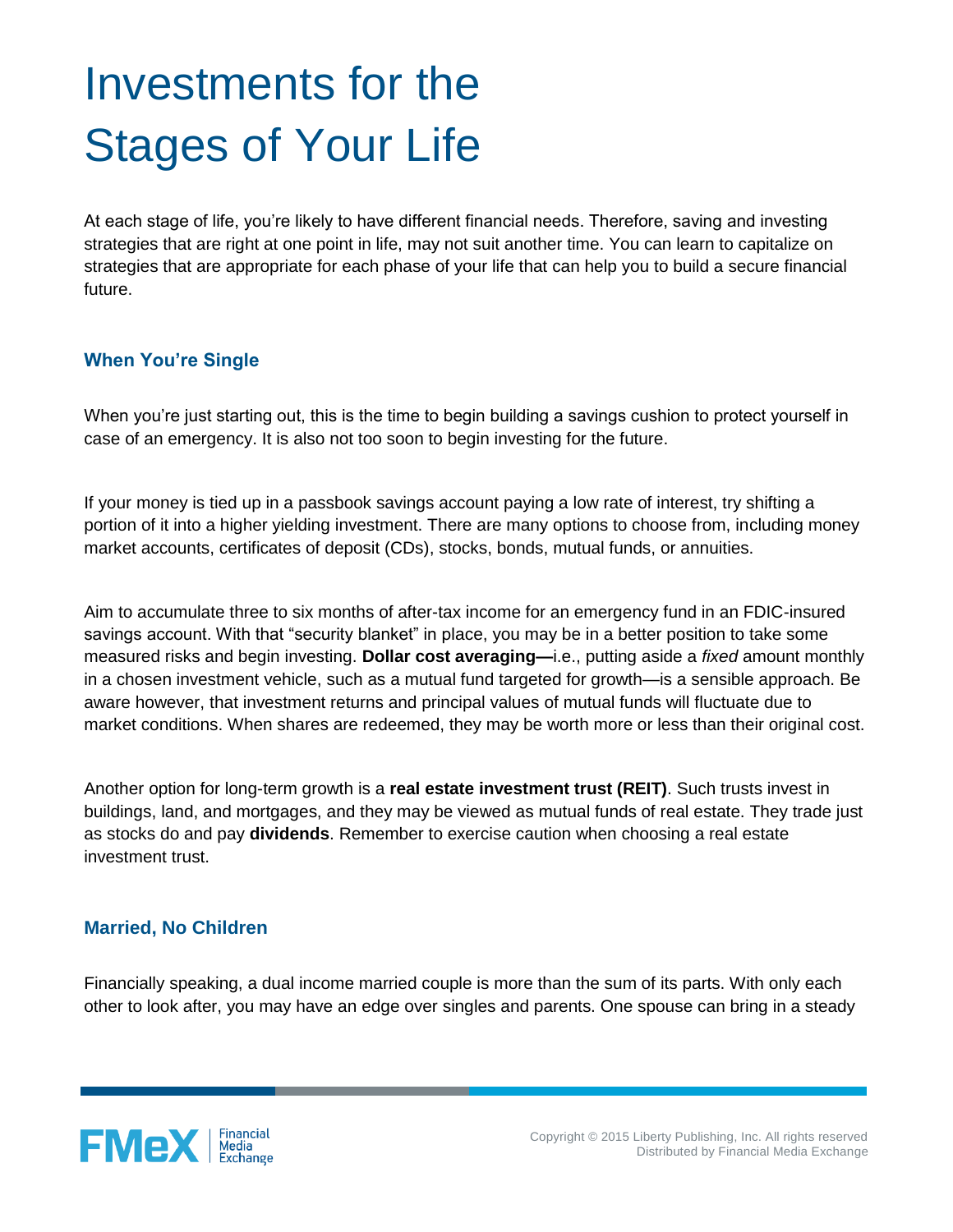paycheck while the other studies for a college degree or launches a promising business. Or, if you both hold jobs, you can try to live on one paycheck and save or invest the other paycheck.

Although you may have more investment opportunities, you may also face more complex choices. Disaster often results from high risk investments that crash. If you want to reduce risk, *diversify* your portfolio, that is, avoid relying too heavily on any *one* investment. Note that diversification does not assure a profit or protect against loss in a declining market.

Here are a few general financial suggestions for married couples without children:

- 1. Purchase **life** and **disability income insurance** to help protect both spouses' incomes in case anything happens to either one of you.
- 2. Build up your personal savings with a money market fund.
- 3. Contribute the maximum amount possible in employer-sponsored savings or investment plans, such as a **401(k)**. These programs offer attractive tax breaks. But withdrawals from your qualified plan are taxed as ordinary income and may be subject to a 10% Federal tax penalty if taken prior to age 59½. There are other limited situations when the 10% early withdrawal penalty may be waived, including but not limited to, permanent disability.
- 4. Be financially flexible enough to change your investment course if suddenly "baby makes three."

## **Married with Children**

Financial planning for parenthood is a bit like preparing for a long siege. As parents, you may have to stretch your budget to accommodate orthodontic bills, piano lessons, and summer camp. Rearing a child until age 18 can be an expensive proposition. You may face not only high childcare costs, but also ever escalating college expenses.

When negotiating the road from diapers to diplomas, your first financial need is to establish an emergency cash reserve. You can then attend to your long-term goal of building capital. Consider investing in a steadily performing growth mutual fund and, for diversification, in growth-oriented real estate or an income mutual fund. Also, bear in mind that money or investments held in your child's name may affect financial aid for college, more so than if you keep the assets in your own name. Under the financial aid formula, 5% of your liquid assets must be used each year for college expenses, whereas a student must use 35% of his or her assets.